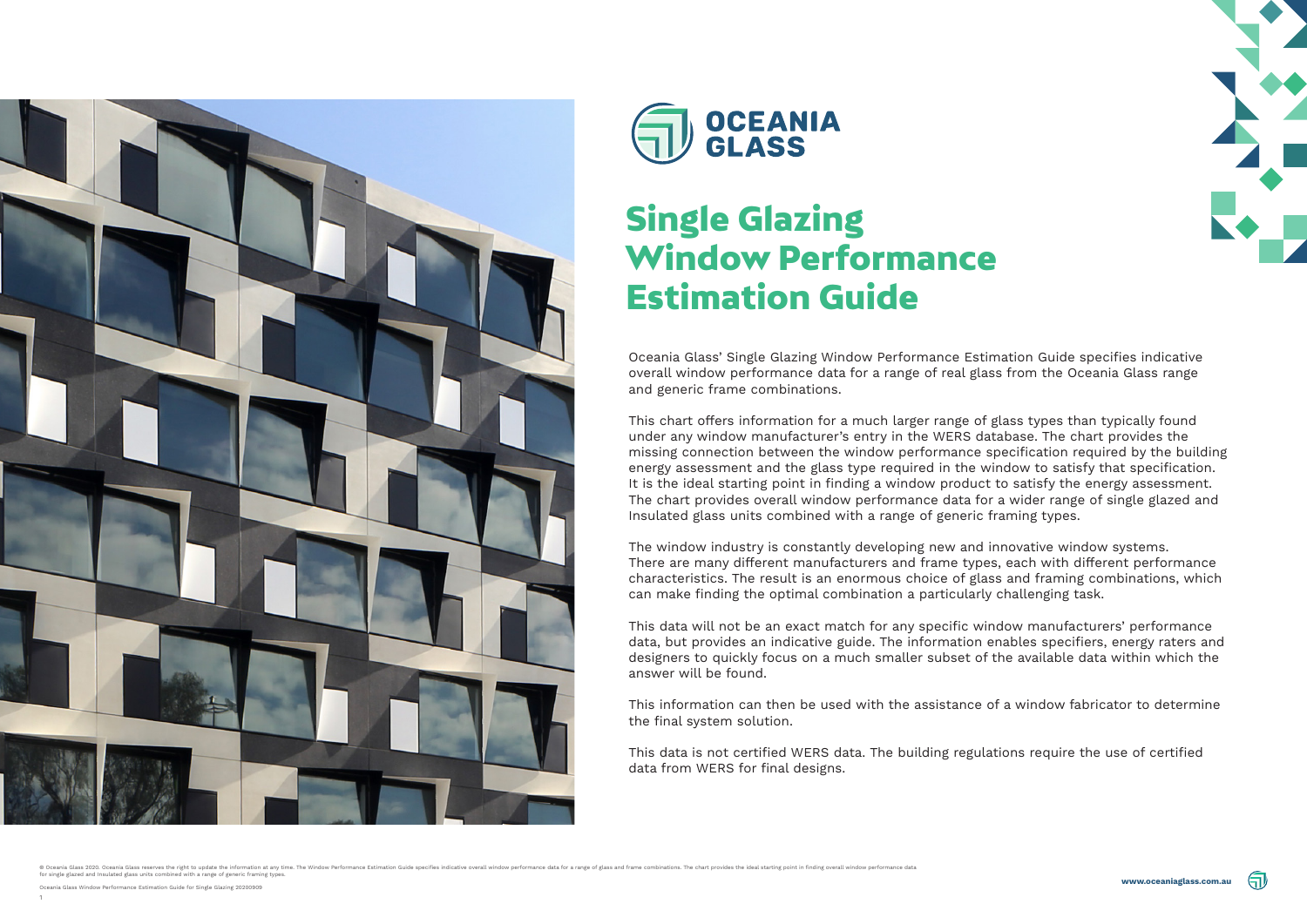



# Windows Performance Estimation Guide

#### Single Glazing - Glass in designated window frames

| <b>Product Name</b>             | Nominal<br><b>Thickness</b> |                      |                                 |               |                                 |       |                        |                                  |      |                          |                                  |      |                        |                         | Glass & Frame (complete window data) |      |                              |       |      |                               |        |      |                          |       |      |                        |        |      |                     |                                 |      |         |                        |                   |
|---------------------------------|-----------------------------|----------------------|---------------------------------|---------------|---------------------------------|-------|------------------------|----------------------------------|------|--------------------------|----------------------------------|------|------------------------|-------------------------|--------------------------------------|------|------------------------------|-------|------|-------------------------------|--------|------|--------------------------|-------|------|------------------------|--------|------|---------------------|---------------------------------|------|---------|------------------------|-------------------|
|                                 |                             |                      | 100mm Aluminium Front<br>Glazed |               | 150mm Aluminium Front<br>Glazed |       |                        | 100mm Aluminium Centre<br>Glazed |      |                          | 150mm Aluminium Centre<br>Glazed |      |                        | Aluminium Awning Window |                                      |      | <b>Aluminium Hinged Door</b> |       |      | <b>Aluminium Sliding Door</b> |        |      | Aluminium Sliding Window |       |      | Aluminium Folding Door |        |      |                     | Aluminium Tilt & Turn<br>Window |      |         | <b>Casement Window</b> |                   |
|                                 |                             | U Value <sub>w</sub> | SHGC <sub>w</sub>               | $VT_{\omega}$ | U Value <sub></sub>             | SHGC_ | $VT_{\cdot\cdot\cdot}$ | U Value <sub></sub>              | SHGC | $VT_{\cdot \cdot \cdot}$ | U Value <sub></sub>              | SHGC | $VT_{\cdot\cdot\cdot}$ | U Value…                | SHGC_                                | VT., | U Value                      | SHGC_ | VT., | U Value                       | SHGC w | VT., | U Value                  | SHGC_ | VT., | U Value <sub></sub>    | SHGC w | VT., | U Value <sub></sub> | SHGC                            | VT.  | U Value | SHGC …                 | $VT_{\mathsf{w}}$ |
| <b>EnergyTech Clear (#2)</b>    | 3                           | 4.3                  | 0.68                            | 0.75          | 4.6                             | 0.69  | 0.75                   | 4.2                              | 0.68 | 0.75                     | 4.5                              | 0.68 | 0.75                   | 6.04                    | 0.48                                 | 0.47 | 4.75                         | 0.54  | 0.57 | 4.54                          | 0.58   | 0.63 | 5.36                     | 0.61  | 0.67 | 4.63                   | 0.51   | 0.54 | 5.63                | 0.39                            | 0.38 | 5.53    | 0.50                   | 0.51              |
| <b>EnergyTech Clear (#2)</b>    | 4                           | 4.3                  | 0.67                            | 0.74          | 4.6                             | 0.67  | 0.74                   | 4.2                              | 0.67 | 0.75                     | 4.5                              | 0.67 | 0.75                   | 6.02                    | 0.47                                 | 0.47 | 4.73                         | 0.53  | 0.57 | 4.52                          | 0.57   | 0.62 | 5.34                     | 0.60  | 0.66 | 4.61                   | 0.50   | 0.54 | 5.62                | 0.38                            | 0.38 | 5.51    | 0.49                   | 0.50              |
| <b>EnergyTech Clear (#2)</b>    | - 5                         | 4.3                  | 0.66                            | 0.73          | 4.6                             | 0.66  | 0.73                   | 4.2                              | 0.65 | 0.74                     | 4.5                              | 0.65 | 0.74                   | 6.02                    | 0.46                                 | 0.46 | 4.72                         | 0.52  | 0.56 | 4.52                          | 0.56   | 0.61 | 5.34                     | 0.59  | 0.65 | 4.61                   | 0.49   | 0.53 | 5.62                | 0.38                            | 0.37 | 5.51    | 0.48                   | 0.50              |
| EnergyTech Clear (#2)           |                             | 4.3                  | 0.65                            | 0.73          | 4.5                             | 0.65  | 0.73                   | 4.2                              | 0.65 | 0.74                     | 4.4                              | 0.65 | 0.73                   | 6.00                    | 0.46                                 | 0.46 | 4.69                         | 0.51  | 0.56 | 4.48                          | 0.55   | 0.61 | 5.30                     | 0.58  | 0.65 | 4.58                   | 0.48   | 0.53 | 5.60                | 0.37                            | 0.37 | 5.48    | 0.48                   | 0.50              |
| <b>EnergyTech Clear (#2)</b>    | 10                          | 4.2                  | 0.60                            | 0.71          | 4.5                             | 0.61  | 0.71                   | 4.1                              | 0.60 | 0.72                     | 4.4                              | 0.60 | 0.72                   | 5.98                    | 0.43                                 | 0.45 | 4.66                         | 0.48  | 0.54 | 4.45                          | 0.51   | 0.60 | 5.27                     | 0.54  | 0.64 | 4.55                   | 0.45   | 0.52 | 5.58                | 0.35                            | 0.37 | 5.46    | 0.44                   | 0.49              |
| EnergyTech SuperGreen (#2)      |                             | 4.3                  | 0.38                            | 0.54          | 4.5                             | 0.38  | 0.54                   | 4.2                              | 0.38 | 0.55                     | 4.4                              | 0.38 | 0.55                   | 6.00                    | 0.27                                 | 0.35 | 4.70                         | 0.30  | 0.42 | 4.49                          | 0.32   | 0.46 | 5.31                     | 0.34  | 0.48 | 4.59                   | 0.29   | 0.40 | 5.60                | 0.22                            | 0.28 | 5.49    | 0.28                   | 0.37              |
| <b>EnergyTech Grey (#2)</b>     | $\overline{4}$              | 4.3                  | 0.50                            | 0.45          | 4.6                             | 0.51  | 0.45                   | 4.2                              | 0.50 | 0.45                     | 4.5                              | 0.50 | 0.45                   | 6.03                    | 0.36                                 | 0.29 | 4.73                         | 0.40  | 0.34 | 4.53                          | 0.42   | 0.38 | 5.35                     | 0.45  | 0.40 | 4.62                   | 0.37   | 0.33 | 5.62                | 0.29                            | 0.23 | 5.52    | 0.37                   | 0.31              |
| <b>EnergyTech Grey (#2)</b>     |                             | 4.3                  | 0.44                            | 0.36          | 4.6                             | 0.45  | 0.36                   | 4.2                              | 0.44 | 0.36                     | 4.5                              | 0.44 | 0.36                   | 6.03                    | 0.32                                 | 0.23 | 4.74                         | 0.35  | 0.27 | 4.53                          | 0.38   | 0.30 | 5.35                     | 0.40  | 0.32 | 4.62                   | 0.33   | 0.26 | 5.62                | 0.26                            | 0.18 | 5.52    | 0.33                   | 0.24              |
| <b>SolTech Neutral (#2)</b>     | $\overline{4}$              | 4.3                  | 0.50                            | 0.55          | 4.6                             | 0.51  | 0.55                   | 4.2                              | 0.50 | 0.55                     | 4.5                              | 0.50 | 0.55                   | 6.03                    | 0.36                                 | 0.35 | 4.74                         | 0.40  | 0.42 | 4.54                          | 0.43   | 0.46 | 5.36                     | 0.45  | 0.49 | 4.63                   | 0.38   | 0.40 | 5.63                | 0.29                            | 0.28 | 5.53    | 0.37                   | 0.37              |
| <b>SolTech Neutral (#2)</b>     |                             | 4.3                  | 0.50                            | 0.57          | 4.5                             | 0.51  | 0.57                   | 4.2                              | 0.50 | 0.57                     | 4.4                              | 0.50 | 0.57                   | 6.01                    | 0.36                                 | 0.36 | 4.70                         | 0.40  | 0.43 | 4.49                          | 0.42   | 0.48 | 5.32                     | 0.45  | 0.50 | 4.59                   | 0.37   | 0.41 | 5.60                | 0.29                            | 0.29 | 5.49    | 0.37                   | 0.39              |
| <b>SolTech Neutral (#2)</b>     | 10                          | 4.3                  | 0.47                            | 0.54          | 4.5                             | 0.47  | 0.54                   | 4.1                              | 0.47 | 0.55                     | 4.4                              | 0.47 | 0.55                   | 5.99                    | 0.33                                 | 0.34 | 4.68                         | 0.37  | 0.41 | 4.47                          | 0.40   | 0.46 | 5.29                     | 0.42  | 0.48 | 4.57                   | 0.35   | 0.39 | 5.59                | 0.27                            | 0.28 | 5.47    | 0.35                   | 0.37              |
| SolTech Grey (#2)               | - 6                         | 4.3                  | 0.35                            | 0.27          | 4.6                             | 0.35  | 0.27                   | 4.2                              | 0.35 | 0.27                     | 4.5                              | 0.35 | 0.27                   | 6.02                    | 0.25                                 | 0.17 | 4.72                         | 0.28  | 0.20 | 4.51                          | 0.29   | 0.22 | 5.34                     | 0.31  | 0.24 | 4.61                   | 0.26   | 0.19 | 5.62                | 0.20                            | 0.14 | 5.51    | 0.26                   | 0.18              |
| <b>EVantage Grey (#2)</b>       | - 6                         | 4.4                  | 0.39                            | 0.29          | 4.7                             | 0.39  | 0.29                   | 4.3                              | 0.39 | 0.29                     | 4.6                              | 0.39 | 0.29                   | 6.09                    | 0.28                                 | 0.18 | 4.82                         | 0.31  | 0.22 | 4.62                          | 0.33   | 0.24 | 5.44                     | 0.35  | 0.26 | 4.70                   | 0.29   | 0.21 | 5.67                | 0.23                            | 0.15 | 5.59    | 0.29                   | 0.20              |
| <b>EVantage Bronze (#2)</b>     |                             | 4.4                  | 0.43                            | 0.34          | 4.7                             | 0.43  | 0.34                   | 4.3                              | 0.43 | 0.34                     | 4.6                              | 0.43 | 0.34                   | 6.09                    | 0.31                                 | 0.22 | 4.82                         | 0.34  | 0.26 | 4.62                          | 0.36   | 0.29 | 5.44                     | 0.39  | 0.30 | 4.70                   | 0.32   | 0.25 | 5.67                | 0.25                            | 0.17 | 5.59    | 0.32                   | 0.23              |
| <b>EVantage Blue-Green (#2)</b> |                             | 4.4                  | 0.43                            | 0.51          | 4.7                             | 0.43  | 0.51                   | 4.3                              | 0.43 | 0.51                     | 4.6                              | 0.43 | 0.51                   | 6.09                    | 0.30                                 | 0.32 | 4.82                         | 0.34  | 0.39 | 4.62                          | 0.36   | 0.43 | 5.44                     | 0.39  | 0.45 | 4.70                   | 0.32   | 0.37 | 5.67                | 0.25                            | 0.26 | 5.59    | 0.32                   | 0.34              |
| <b>Evantage Clear (#2)</b>      |                             | 4.4                  | 0.59                            | 0.61          | 4.7                             | 0.59  | 0.61                   | 4.3                              | 0.59 | 0.62                     | 4.6                              | 0.59 | 0.61                   | 6.09                    | 0.42                                 | 0.39 | 4.82                         | 0.47  | 0.47 | 4.62                          | 0.50   | 0.51 | 5.44                     | 0.53  | 0.54 | 4.70                   | 0.44   | 0.44 | 5.68                | 0.34                            | 0.31 | 5.59    | 0.43                   | 0.42              |
| <b>EVantage SuperGreen (#2)</b> |                             | 4.5                  | 0.35                            | 0.44          | 4.7                             | 0.36  | 0.44                   | 4.3                              | 0.35 | 0.44                     | 4.6                              | 0.35 | 0.44                   | 6.10                    | 0.25                                 | 0.28 | 4.84                         | 0.28  | 0.34 | 4.64                          | 0.30   | 0.37 | 5.46                     | 0.32  | 0.39 | 4.72                   | 0.27   | 0.32 | 5.68                | 0.21                            | 0.23 | 5.61    | 0.26                   | 0.30              |
| <b>EVantage SuperBlue (#2)</b>  |                             | 4.4                  | 0.35                            | 0.35          | 4.7                             | 0.35  | 0.35                   | 4.3                              | 0.35 | 0.35                     | 4.6                              | 0.35 | 0.35                   | 6.09                    | 0.25                                 | 0.22 | 4.82                         | 0.28  | 0.26 | 4.62                          | 0.30   | 0.29 | 5.44                     | 0.31  | 0.31 | 4.70                   | 0.26   | 0.25 | 5.67                | 0.20                            | 0.18 | 5.59    | 0.26                   | 0.24              |
| ComfortPlus™ Clear 82           | 6.38                        | 4.3                  | 0.64                            | 0.74          | 4.5                             | 0.64  | 0.74                   | -4.1                             | 0.64 | 0.74                     | 4.4                              | 0.64 | 0.74                   | 5.99                    | 0.45                                 | 0.47 | 4.67                         | 0.51  | 0.56 | 4.46                          | 0.54   | 0.62 | 5.28                     | 0.57  | 0.65 | 4.56                   | 0.48   | 0.53 | 5.59                | 0.37                            | 0.38 | 5.47    | 0.47                   | 0.50              |
| ComfortPlus™ Clear 82           | 8.38                        | 4.2                  | 0.61                            | 0.72          | 4.5                             | 0.62  | 0.72                   | 4.1                              | 0.61 | 0.73                     | 4.4                              | 0.61 | 0.73                   | 5.98                    | 0.44                                 | 0.46 | 4.67                         | 0.49  | 0.55 | 4.46                          | 0.52   | 0.61 | 5.28                     | 0.55  | 0.64 | 4.56                   | 0.46   | 0.53 | 5.58                | 0.35                            | 0.37 | 5.46    | 0.45                   | 0.49              |
| ComfortPlus™ Clear 82           | 10.38                       | 4.2                  | 0.60                            | 0.71          | 4.4                             | 0.60  | 0.71                   | 4.1                              | 0.60 | 0.72                     | 4.3                              | 0.60 | 0.72                   | 5.95                    | 0.42                                 | 0.45 | 4.63                         | 0.47  | 0.54 | 4.42                          | 0.51   | 0.60 | 5.24                     | 0.54  | 0.63 | 4.52                   | 0.45   | 0.52 | 5.56                | 0.34                            | 0.36 | 5.43    | 0.44                   | 0.49              |
| ComfortPlus™ Clear 82           | 12.38                       | 4.2                  | 0.58                            | 0.71          | 4.4                             | 0.58  | 0.71                   | 4.1                              | 0.58 | 0.71                     | 4.3                              | 0.58 | 0.71                   | 5.94                    | 0.41                                 | 0.45 | 4.61                         | 0.46  | 0.54 | 4.40                          | 0.49   | 0.59 | 5.22                     | 0.52  | 0.63 | 4.50                   | 0.43   | 0.51 | 5.55                | 0.33                            | 0.36 | 5.41    | 0.42                   | 0.48              |
| ComfortPlus™ Neutral 59         | 6.38                        | 4.3                  | 0.48                            | 0.53          | 4.5                             | 0.49  | 0.53                   | 4.2                              | 0.48 | 0.53                     | 4.4                              | 0.48 | 0.53                   | 6.00                    | 0.34                                 | 0.33 | 4.70                         | 0.38  | 0.40 | 4.49                          | 0.41   | 0.44 | 5.31                     | 0.43  | 0.47 | 4.58                   | 0.36   | 0.38 | 5.60                | 0.28                            | 0.27 | 5.49    | 0.36                   | 0.36              |
| ComfortPlus™ Neutral 59         | 8.38                        | 4.2                  | 0.47                            | 0.55          | 4.5                             | 0.47  | 0.55                   | -4.1                             | 0.47 | 0.56                     | 4.4                              | 0.47 | 0.56                   | 5.96                    | 0.33                                 | 0.35 | 4.64                         | 0.37  | 0.42 | 4.43                          | 0.40   | 0.47 | 5.25                     | 0.42  | 0.49 | 4.53                   | 0.35   | 0.40 | 5.57                | 0.27                            | 0.28 | 5.44    | 0.35                   | 0.38              |
| ComfortPlus™ Neutral 59         | 10.38                       | 4.2                  | 0.47                            | 0.55          | 4.5                             | 0.47  | 0.55                   | 4.1                              | 0.47 | 0.56                     | 4.4                              | 0.47 | 0.56                   | 5.96                    | 0.33                                 | 0.35 | 4.64                         | 0.37  | 0.42 | 4.43                          | 0.40   | 0.47 | 5.25                     | 0.42  | 0.49 | 4.53                   | 0.35   | 0.40 | 5.57                | 0.27                            | 0.28 | 5.44    | 0.35                   | 0.38              |
| ComfortPlus™ Neutral 59         | 12.38                       | 4.2                  | 0.46                            | 0.55          | 4.4                             | 0.46  | 0.55                   | -4.1                             | 0.46 | 0.55                     | 4.3                              | 0.46 | 0.55                   | 5.95                    | 0.33                                 | 0.35 | 4.62                         | 0.37  | 0.42 | 4.41                          | 0.39   | 0.46 | 5.23                     | 0.41  | 0.49 | 4.52                   | 0.34   | 0.40 | 5.56                | 0.27                            | 0.28 | 5.43    | 0.34                   | 0.37              |
| ComfortPlus™ Grey 40            | 6.38                        | 4.3                  | 0.47                            | 0.35          | 4.5                             | 0.47  | 0.35                   | 4.1                              | 0.47 | 0.35                     | 4.4                              | 0.47 | 0.35                   | 5.99                    | 0.33                                 | 0.22 | 4.68                         | 0.37  | 0.27 | 4.47                          | 0.40   | 0.29 | 5.29                     | 0.42  | 0.31 | 4.57                   | 0.35   | 0.25 | 5.59                | 0.27                            | 0.18 | 5.47    | 0.34                   | 0.24              |
| ComfortPlus™ Grey 40            | 8.38                        | 4.2                  | 0.45                            | 0.35          | 4.5                             | 0.46  | 0.35                   | 4.1                              | 0.45 | 0.35                     | 4.4                              | 0.45 | 0.35                   | 5.98                    | 0.32                                 | 0.22 | 4.67                         | 0.36  | 0.26 | 4.46                          | 0.39   | 0.29 | 5.28                     | 0.41  | 0.31 | 4.56                   | 0.34   | 0.25 | 5.58                | 0.26                            | 0.18 | 5.46    | 0.33                   | 0.24              |
| ComfortPlus™ Grey 40            | 10.38                       | 4.2                  | 0.44                            | 0.34          | 4.4                             | 0.45  | 0.34                   | 4.1                              | 0.44 | 0.34                     | 4.3                              | 0.44 | 0.34                   | 5.95                    | 0.31                                 | 0.22 | 4.63                         | 0.35  | 0.26 | 4.42                          | 0.38   | 0.29 | 5.24                     | 0.40  | 0.30 | 4.52                   | 0.33   | 0.25 | 5.56                | 0.26                            | 0.17 | 5.43    | 0.33                   | 0.23              |
| ComfortPlus™ Grey 40            | 12.38                       | 4.2                  | 0.43                            | 0.34          | 4.4                             | 0.43  | 0.34                   | 4.1                              | 0.43 | 0.34                     | 4.3                              | 0.43 | 0.34                   | 5.94                    | 0.31                                 | 0.21 | 4.61                         | 0.34  | 0.26 | 4.40                          | 0.36   | 0.28 | 5.22                     | 0.39  | 0.30 | 4.50                   | 0.32   | 0.25 | 5.55                |                                 | 0.17 | 5.41    | 0.32                   | 0.23              |
| ComfortPlus™ Green 71           | 10.38                       | 4.2                  | 0.41                            | 0.58          | 4.4                             | 0.42  | 0.58                   | 4.1                              | 0.41 | 0.59                     | 4.3                              | 0.41 | 0.58                   | 5.95                    | 0.29                                 | 0.37 | 4.63                         | 0.33  | 0.44 | 4.42                          | 0.35   | 0.49 | 5.24                     | 0.37  | 0.52 | 4.52                   | 0.31   | 0.42 | 5.56                | 0.24                            | 0.30 | 5.43    | 0.30                   | 0.40              |
| ComfortPlus™ Green 71           | 12.38                       | 4.2                  | 0.37                            | 0.53          | 4.4                             | 0.38  | 0.53                   | 4.1                              | 0.37 | 0.54                     | 4.3                              | 0.37 | 0.53                   | 5.94                    | 0.27                                 | 0.34 | 4.61                         | 0.30  | 0.40 | 4.40                          | 0.32   | 0.45 | 5.22                     | 0.33  | 0.47 | 4.50                   | 0.28   | 0.39 | 5.55                | 0.22                            | 0.27 | 5.41    | 0.27                   | 0.36              |
| ComfortPlus™ Translucent        | 6.38                        | 4.3                  | 0.53                            | 0.55          | 4.5                             | 0.53  | 0.55                   | 4.2                              | 0.53 | 0.56                     | 4.4                              | 0.53 | 0.55                   | 6.00                    | 0.38                                 | 0.35 | 4.70                         | 0.42  | 0.42 | 4.49                          | 0.45   | 0.46 | 5.31                     | 0.47  | 0.49 | 4.58                   | 0.40   | 0.40 | 5.60                | 0.30                            | 0.28 | 5.49    | 0.39                   | 0.38              |
| ComfortPlus™ Translucent        | 10.38                       | 4.2                  | 0.50                            | 0.54          | 4.4                             | 0.51  | 0.54                   | 4.1                              | 0.50 | 0.54                     | 4.3                              | 0.50 | 0.54                   | 5.95                    | 0.36                                 | 0.34 | 4.63                         | 0.40  | 0.41 | 4.42                          | 0.43   | 0.45 | 5.24                     | 0.45  | 0.48 | 4.52                   | 0.38   | 0.39 | 5.56                | 0.29                            | 0.28 | 5.43    | 0.37                   | 0.37              |
| ComfortHush™ Clear (#4)         | 6.5                         | 4.3                  | 0.64                            | 0.74          | 4.5                             | 0.64  | 0.74                   | 4.1                              | 0.64 | 0.74                     | 4.4                              | 0.64 | 0.74                   | 5.99                    | 0.45                                 | 0.47 | 4.67                         | 0.51  | 0.56 | 4.46                          | 0.54   | 0.62 | 5.28                     | 0.57  | 0.65 | 4.56                   | 0.48   | 0.53 | 5.59                | 0.37                            | 0.38 | 5.47    | 0.47                   | 0.50              |
| ComfortHush™ Neutral (#4)       | 6.5                         | 4.3                  | 0.48                            | 0.53          | 4.5                             | 0.49  | 0.53                   | 4.2                              | 0.48 | 0.53                     | 4.4                              | 0.48 | 0.53                   | 6.00                    | 0.34                                 | 0.33 | 4.70                         | 0.38  | 0.40 | 4.49                          | 0.41   | 0.44 | 5.31                     | 0.43  | 0.47 | 4.58                   | 0.36   | 0.38 | 5.60                | 0.28                            | 0.27 | 5.49    | 0.36                   | 0.36              |
| Qlam Hush™                      | 6.5                         | 6.0                  | 0.73                            | 0.79          | 6.3                             | 0.73  | 0.79                   | 6.0                              | 0.73 | 0.79                     | 6.2                              | 0.73 | 0.79                   | 7.03                    | 0.52                                 | 0.50 | 6.13                         | 0.58  | 0.60 | 6.03                          | 0.62   | 0.66 | 6.85                     | 0.65  | 0.70 | 5.94                   | 0.54   | 0.57 | 6.46                | 0.42                            | 0.40 | 6.70    | 0.53                   | 0.53              |
| Qlam Hush™                      | 8.5                         | 6.0                  | 0.72                            | 0.78          | 6.2                             | 0.73  | 0.78                   | 5.9                              | 0.72 | 0.79                     | 6.2                              | 0.72 | 0.79                   | 7.00                    | 0.51                                 | 0.50 | 6.08                         | 0.57  | 0.60 | 5.98                          | 0.61   | 0.66 | 6.80                     | 0.65  | 0.70 | 5.90                   | 0.54   | 0.57 | 6.43                | 0.42                            | 0.40 | 6.67    | 0.53                   | 0.53              |
| Qlam Hush™                      | 10.5                        | 5.9                  | 0.69                            | 0.77          | 6.2                             | 0.70  | 0.77                   | 5.9                              | 0.69 | 0.78                     | 6.1                              | 0.69 | 0.77                   | 6.96                    | 0.49                                 | 0.49 | 6.04                         | 0.55  | 0.59 | 5.93                          | 0.58   | 0.65 | 6.75                     | 0.62  | 0.68 | 5.85                   | 0.51   | 0.56 | 6.41                | 0.40                            | 0.39 | 6.63    | 0.51                   | 0.52              |
| Qlam Hush™                      | 12.5                        | 5.9                  | 0.68                            | 0.76          | 6.1                             | 0.69  | 0.76                   | 5.8                              | 0.68 | 0.77                     | 6.1                              | 0.68 | 0.77                   | 6.94                    | 0.48                                 | 0.48 | 6.00                         | 0.54  | 0.58 | 5.89                          | 0.58   | 0.64 | 6.71                     | 0.61  | 0.68 | 5.82                   | 0.51   | 0.56 | 6.38                | 0.39                            | 0.39 | 6.59    | 0.50                   | 0.52              |

© Oceania Glass 2020. Oceania Glass reserves the right to update the information at any time. The Window Performance Estimation Guide specifies indicative overall window performance data for a range of glass and frame comb

Oceania Glass Window Performance Estimation Guide for Songle Glazing 20200909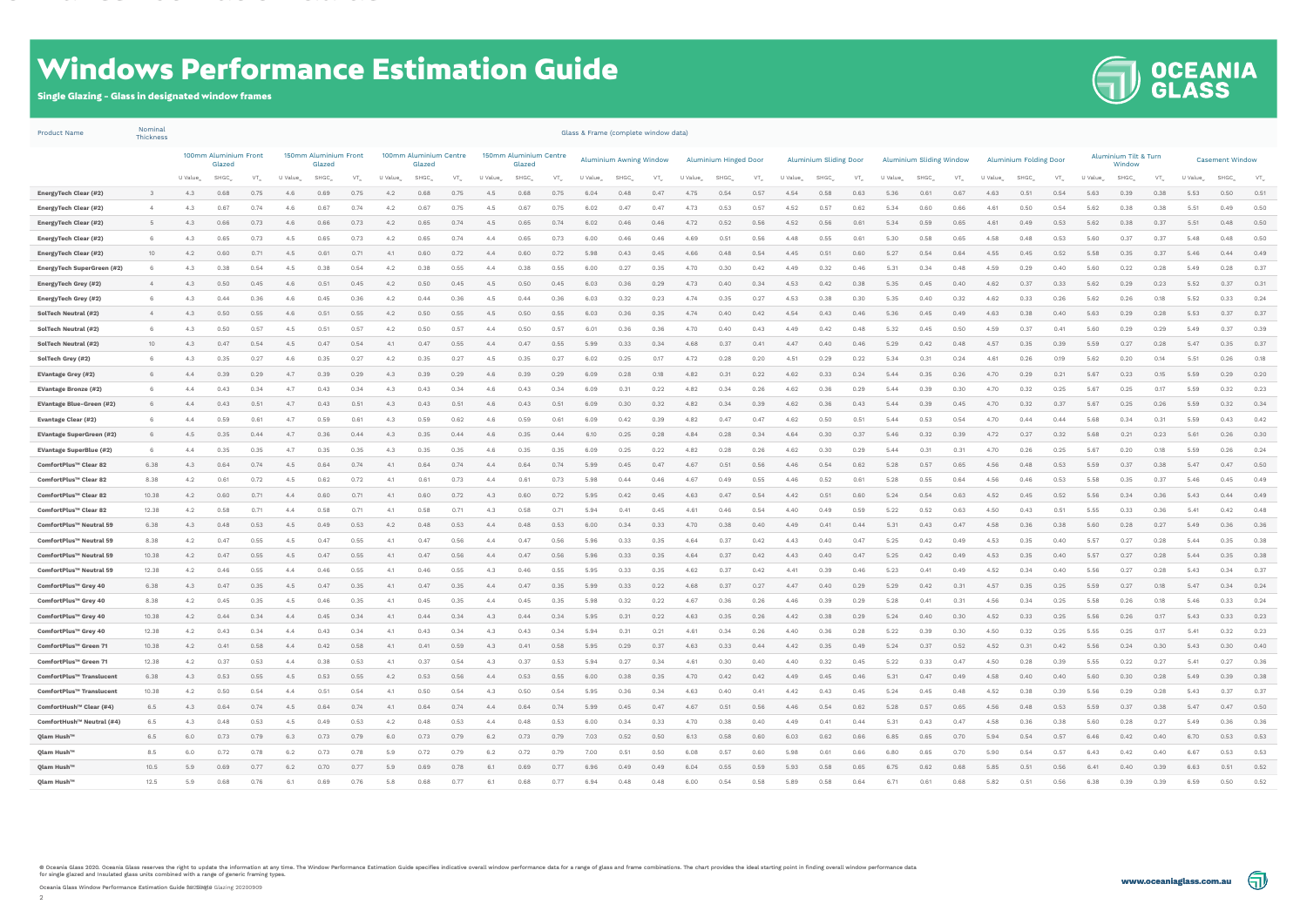



Oceania Glass Window Performance Estimation Guide for Single Glazing 20200909

### Windows Performance Estimation Guide

Single Glazing - Glass in designated window frames

Product Name Nominal

| <b>Product Name</b>                      | <b>Thickness</b> |                      |                                 |              |                                 |              |              |                                  |                   |                   | Glass & Frame (complete window data) |                   |               |                         |              |                       |              |                   |                        |              |              |                          |                     |              |                               |              |              |              |                                 |                       |                        |              |              |                          |
|------------------------------------------|------------------|----------------------|---------------------------------|--------------|---------------------------------|--------------|--------------|----------------------------------|-------------------|-------------------|--------------------------------------|-------------------|---------------|-------------------------|--------------|-----------------------|--------------|-------------------|------------------------|--------------|--------------|--------------------------|---------------------|--------------|-------------------------------|--------------|--------------|--------------|---------------------------------|-----------------------|------------------------|--------------|--------------|--------------------------|
|                                          |                  |                      | 100mm Aluminium Front<br>Glazed |              | 150mm Aluminium Front<br>Glazed |              |              | 100mm Aluminium Centre<br>Glazed |                   |                   | 150mm Aluminium Centre<br>Glazed     |                   |               | Aluminium Awning Window |              | Aluminium Hinged Door |              |                   | Aluminium Sliding Door |              |              | Aluminium Sliding Window |                     |              | <b>Aluminium Folding Door</b> |              |              |              | Aluminium Tilt & Turn<br>Window |                       | <b>Casement Window</b> |              |              |                          |
|                                          |                  | U Value <sub>w</sub> | SHGC <sub>w</sub>               | $VT_w$       | U Value                         | SHGC_        | $VT_w$       | U Value                          | SHGC <sub>w</sub> | $VT_{\mathrm{w}}$ | U Value                              | SHGC <sub>w</sub> | $VT_{\omega}$ | U Value                 | SHGC         | $VT_{w}$              | U Value      | SHGC <sub>w</sub> | $VT_{w}$               | U Value      | $SHGC_{w}$   | $VT_{\mathrm{w}}$        | U Value <sub></sub> | $SHGC_{w}$   | $VT_{\mathrm{w}}$             | U Value      | $SHGC_{w}$   | VT.          | U Value                         | $SHGC_{\tiny \omega}$ | $VT_{\cdot\cdot\cdot}$ | U Value      | $SHGC_{w}$   | $\mathsf{VT}_\mathsf{w}$ |
| QLam™ Clear                              | 6.38             | 6.0                  | 0.73                            | 0.79         | 6.3                             | 0.73         | 0.79         | 6.0                              | 0.73              | 0.79              | 6.2                                  | 0.73              | 0.79          | 7.03                    | 0.52         | 0.50                  | 6.13         | 0.58              | 0.60                   | 6.03         | 0.62         | 0.66                     | 6.85                | 0.65         | 0.70                          | 5.94         | 0.54         | 0.57         | 6.46                            | 0.42                  | 0.40                   | 6.70         | 0.53         | 0.53                     |
| QLam™ Clear                              | 6.76             | 6.0                  | 0.72                            | 0.79         | 6.2                             | 0.73         | 0.79         | 5.9                              | 0.72              | 0.79              | 6.2                                  | 0.72              | 0.79          | 7.00                    | 0.51         | 0.50                  | 6.09         | 0.57              | 0.60                   | 5.98         | 0.61         | 0.66                     | 6.80                | 0.65         | 0.70                          | 5.90         | 0.54         | 0.57         | 6.43                            | 0.41                  | 0.40                   | 6.67         | 0.53         | 0.53                     |
| QLam™ Clear                              | 7.52             | 5.9                  | 0.71                            | 0.79         | 6.1                             | 0.72         | 0.78         | 5.8                              | 0.71              | 0.79              | 6.1                                  | 0.71              | 0.79          | 6.94                    | 0.50         | 0.50                  | 6.01         | 0.56              | 0.60                   | 5.90         | 0.60         | 0.66                     | 6.72                | 0.64         | 0.70                          | 5.82         | 0.53         | 0.57         | 6.39                            | 0.41                  | 0.40                   | 6.60         | 0.52         | 0.53                     |
| QLam™ Clear                              | 8.38             | 6.0                  | 0.72                            | 0.78         | 6.2                             | 0.73         | 0.78         | 5.9                              | 0.72              | 0.79              | 6.2                                  | 0.72              | 0.79          | 7.00                    | 0.51         | 0.50                  | 6.08         | 0.57              | 0.60                   | 5.98         | 0.61         | 0.66                     | 6.80                | 0.65         | 0.70                          | 5.90         | 0.54         | 0.57         | 6.43                            | 0.42                  | 0.40                   | 6.67         | 0.53         | 0.53                     |
| QLam™ Clear                              | 10.38            | 5.9                  | 0.69                            | 0.77         | 6.2                             | 0.70         | 0.77         | 5.9                              | 0.69              | 0.78              | 6.1                                  | 0.69              | 0.77          | 6.96                    | 0.49         | 0.49                  | 6.04         | 0.55              | 0.59                   | 5.93         | 0.58         | 0.65                     | 6.75                | 0.62         | 0.68                          | 5.85         | 0.51         | 0.56         | 6.41                            | 0.40                  | 0.39                   | 6.63         | 0.51         | 0.52                     |
| QLam™ Clear                              | 12.38            | 5.9                  | 0.68                            | 0.76         | 6.1                             | 0.69         | 0.76         | 5.8                              | 0.68              | 0.77              | 6.1                                  | 0.68              | 0.77          | 6.94                    | 0.48         | 0.48                  | 6.00         | 0.54              | 0.58                   | 5.89         | 0.58         | 0.64                     | 6.71                | 0.61         | 0.68                          | 5.82         | 0.51         | 0.56         | 6.38                            | 0.39                  | 0.39                   | 6.59         | 0.50         | 0.52                     |
| QLam™ Grey                               | 6.38             | 6.0                  | 0.57                            | 0.38         | 6.3                             | 0.58         | 0.38         | 6.0                              | 0.57              | 0.38              | 6.2                                  | 0.57              | 0.38          | 7.03                    | 0.41         | 0.24                  | 6.13         | 0.46              | 0.29                   | 6.03         | 0.49         | 0.32                     | 6.85                | 0.51         | 0.33                          | 5.94         | 0.43         | 0.27         | 6.46                            | 0.33                  | 0.19                   | 6.70         | 0.42         | 0.26                     |
| QLam™ Grey                               | 8.38             | 6.0                  | 0.57                            | 0.37         | 6.2                             | 0.58         | 0.37         | 5.9                              | 0.57              | 0.38              | 6.2                                  | 0.57              | 0.38          | 7.00                    | 0.41         | 0.24                  | 6.08         | 0.45              | 0.29                   | 5.98         | 0.48         | 0.31                     | 6.80                | 0.51         | 0.33                          | 5.90         | 0.43         | 0.27         | 6.43                            | 0.33                  | 0.19                   | 6.67         | 0.42         | 0.25                     |
| QLam™ Grey                               | 10.38            | 5.9                  | 0.55<br>0.54                    | 0.37<br>0.37 | 6.2                             | 0.55         | 0.37<br>0.37 | 5.9<br>5.8                       | 0.55<br>0.54      | 0.37<br>0.37      | 6.1<br>6.1                           | 0.55<br>0.54      | 0.37<br>0.37  | 6.96<br>6.94            | 0.39         | 0.23<br>0.23          | 6.04<br>6.00 | 0.43              | 0.28                   | 5.93         | 0.46         | 0.31                     | 6.75<br>6.71        | 0.49<br>0.49 | 0.33<br>0.33                  | 5.85<br>5.82 | 0.41<br>0.41 | 0.27         | 6.41<br>6.38                    | 0.31                  | 0.19<br>0.19           | 6.63<br>6.59 | 0.40<br>0.40 | 0.25<br>0.25             |
| QLam™ Grey<br>QLam™ Bronze               | 12.38<br>6.38    | 5.9<br>6.0           | 0.60                            | 0.47         | 6.1<br>6.3                      | 0.55<br>0.60 | 0.47         | 6.0                              | 0.60              | 0.47              | 6.2                                  | 0.60              | 0.47          | 7.03                    | 0.38<br>0.42 | 0.30                  | 6.13         | 0.43<br>0.47      | 0.28<br>0.36           | 5.89<br>6.03 | 0.46<br>0.51 | 0.31<br>0.39             | 6.85                | 0.54         | 0.42                          | 5.94         | 0.45         | 0.27<br>0.34 | 6.46                            | 0.31<br>0.34          | 0.24                   | 6.70         | 0.44         | 0.32                     |
| QLam™ Bronze                             | 8.38             | 6.0                  | 0.59                            | 0.47         | 6.2                             | 0.60         | 0.47         | 5.9                              | 0.59              | 0.47              | 6.2                                  | 0.59              | 0.47          | 7.00                    | 0.42         | 0.30                  | 6.08         | 0.47              | 0.35                   | 5.98         | 0.50         | 0.39                     | 6.80                | 0.53         | 0.41                          | 5.90         | 0.44         | 0.34         | 6.43                            | 0.34                  | 0.24                   | 6.67         | 0.44         | 0.32                     |
| QLam™ Bronze                             | 10.38            | 5.9                  | 0.57                            | 0.46         | 6.2                             | 0.57         | 0.46         | 5.9                              | 0.57              | 0.46              | 6.1                                  | 0.57              | 0.46          | 6.96                    | 0.40         | 0.29                  | 6.04         | 0.45              | 0.35                   | 5.93         | 0.48         | 0.38                     | 6.75                | 0.51         | 0.41                          | 5.85         | 0.43         | 0.33         | 6.41                            | 0.33                  | 0.23                   | 6.63         | 0.42         | 0.31                     |
| QLam™ Bronze                             | 12.38            | 5.9                  | 0.56                            | 0.46         | 6.1                             | 0.57         | 0.46         | 5.8                              | 0.56              | 0.46              | 6.1                                  | 0.56              | 0.46          | 6.94                    | 0.40         | 0.29                  | 6.00         | 0.45              | 0.35                   | 5.89         | 0.48         | 0.38                     | 6.71                | 0.51         | 0.40                          | 5.82         | 0.42         | 0.33         | 6.38                            | 0.32                  | 0.23                   | 6.59         | 0.42         | 0.31                     |
| QLam™ Green                              | 6.38             | 6.0                  | 0.67                            | 0.64         | 6.3                             | 0.68         | 0.64         | 6.0                              | 0.67              | 0.64              | 6.2                                  | 0.67              | 0.64          | 7.03                    | 0.48         | 0.41                  | 6.13         | 0.53              | 0.49                   | 6.03         | 0.57         | 0.54                     | 6.85                | 0.60         | 0.57                          | 5.94         | 0.50         | 0.46         | 6.46                            | 0.39                  | 0.33                   | 6.70         | 0.49         | 0.44                     |
| QLam™ Green                              | 8.38             | 6.0                  | 0.67                            | 0.64         | 6.2                             | 0.67         | 0.64         | 5.9                              | 0.67              | 0.64              | 6.2                                  | 0.67              | 0.64          | 7.00                    | 0.47         | 0.40                  | 6.08         | 0.53              | 0.49                   | 5.98         | 0.57         | 0.54                     | 6.80                | 0.60         | 0.57                          | 5.90         | 0.50         | 0.46         | 6.43                            | 0.38                  | 0.33                   | 6.67         | 0.49         | 0.43                     |
| QLam™ Green                              | 10.38            | 5.9                  | 0.64                            | 0.63         | 6.2                             | 0.64         | 0.63         | 5.9                              | 0.64              | 0.63              | 6.1                                  | 0.64              | 0.63          | 6.96                    | 0.45         | 0.40                  | 6.04         | 0.51              | 0.48                   | 5.93         | 0.54         | 0.53                     | 6.75                | 0.57         | 0.56                          | 5.85         | 0.48         | 0.46         | 6.41                            | 0.37                  | 0.32                   | 6.63         | 0.47         | 0.43                     |
| QLam™ Green                              | 12.38            | 5.9                  | 0.63                            | 0.62         | 6.1                             | 0.64         | 0.62         | 5.8                              | 0.63              | 0.63              | 6.1                                  | 0.63              | 0.63          | 6.94                    | 0.45         | 0.40                  | 6.00         | 0.50              | 0.47                   | 5.89         | 0.53         | 0.52                     | 6.71                | 0.57         | 0.55                          | 5.82         | 0.47         | 0.45         | 6.38                            | 0.36                  | 0.32                   | 6.59         | 0.46         | 0.42                     |
| QLam™ Cool Blue                          | 6.38             | 6.0                  | 0.67                            | 0.64         | 6.3                             | 0.67         | 0.64         | 6.0                              | 0.67              | 0.65              | 6.2                                  | 0.67              | 0.64          | 7.03                    | 0.47         | 0.41                  | 6.13         | 0.53              | 0.49                   | 6.03         | 0.57         | 0.54                     | 6.85                | 0.60         | 0.57                          | 5.94         | 0.50         | 0.47         | 6.46                            | 0.38                  | 0.33                   | 6.70         | 0.49         | 0.44                     |
| QLam™ Cool Blue                          | 12.38            | 5.9                  | 0.63                            | 0.63         | 6.1                             | 0.63         | 0.63         | 5.8                              | 0.63              | 0.63              | 6.1                                  | 0.63              | 0.63          | 6.94                    | 0.45         | 0.40                  | 6.00         | 0.50              | 0.48                   | 5.89         | 0.53         | 0.53                     | 6.71                | 0.56         | 0.56                          | 5.82         | 0.47         | 0.45         | 6.38                            | 0.36                  | 0.32                   | 6.59         | 0.46         | 0.43                     |
| QLam™ SuperGreen                         | 6.38             | 6.0                  | 0.48                            | 0.59         | 6.3                             | 0.48         | 0.59         | 6.0                              | 0.48              | 0.59              | 6.2                                  | 0.48              | 0.59          | 7.03                    | 0.34         | 0.37                  | 6.13         | 0.38              | 0.45                   | 6.03         | 0.41         | 0.49                     | 6.85                | 0.43         | 0.52                          | 5.94         | 0.36         | 0.43         | 6.46                            | 0.28                  | 0.30                   | 6.70         | 0.35         | 0.40                     |
| QLam™ SuperGreen                         | 10.38            | 5.9                  | 0.48                            | 0.58         | 6.2                             | 0.48         | 0.58         | 5.9                              | 0.48              | 0.59              | 6.1                                  | 0.48              | 0.59          | 6.97                    | 0.34         | 0.37                  | 6.04         | 0.38              | 0.44                   | 5.93         | 0.41         | 0.49                     | 6.75                | 0.43         | 0.52                          | 5.86         | 0.36         | 0.42         | 6.41                            | 0.28                  | 0.30                   | 6.63         | 0.35         | 0.40                     |
| QLam™ SuperGreen                         | 12.38            | 5.9                  | 0.47                            | 0.58         | 6.1                             | 0.48         | 0.58         | 5.8                              | 0.47              | 0.58              | 6.1                                  | 0.47              | 0.58          | 6.94                    | 0.34         | 0.37                  | 6.00         | 0.38              | 0.44                   | 5.89         | 0.40         | 0.48                     | 6.71                | 0.43         | 0.51                          | 5.82         | 0.36         | 0.42         | 6.38                            | 0.27                  | 0.30                   | 6.59         | 0.35         | 0.39                     |
| QFloat™ Clear                            | $\mathcal{E}$    | 6.2                  | 0.79                            | 0.80         | 6.4                             | 0.80         | 0.80         | 6.1                              | 0.79              | 0.81              | 6.4                                  | 0.79              | 0.81          | 7.11                    | 0.56         | 0.51                  | 6.24         | 0.63              | 0.61                   | 6.15         | 0.67         | 0.67                     | 6.97                | 0.71         | 0.71                          | 6.05         | 0.59         | 0.58         | 6.53                            | 0.45                  | 0.41                   | 6.80         | 0.58         | 0.55                     |
| QFloat™ Clear                            | $\overline{4}$   | 6.1                  | 0.79                            | 0.80         | 6.4                             | 0.80         | 0.80         | 6.1                              | 0.79              | 0.81              | 6.3                                  | 0.79              | 0.80          | 7.09                    | 0.56         | 0.51                  | 6.22         | 0.63              | 0.61                   | 6.12         | 0.67         | 0.67                     | 6.94                | 0.71         | 0.71                          | 6.02         | 0.59         | 0.58         | 6.51                            | 0.45                  | 0.41                   | 6.78         | 0.58         | 0.54                     |
| QFloat™ Clear                            | - 5              | 6.1                  | 0.77                            | 0.79         | 6.3                             | 0.77         | 0.79         | 6.0                              | 0.77              | 0.80              | 6.3                                  | 0.77              | 0.80          | 7.07                    | 0.54         | 0.50                  | 6.19         | 0.61              | 0.61                   | 6.10         | 0.65         | 0.67                     | 6.92                | 0.69         | 0.71                          | 6.00         | 0.57         | 0.58         | 6.50                            | 0.44                  | 0.41                   | 6.76         | 0.56         | 0.54                     |
| QFloat™ Clear                            | 6                | 6.1                  | 0.76                            | 0.79         | 6.3                             | 0.77         | 0.79         | 6.0                              | 0.76              | 0.80              | 6.3                                  | 0.76              | 0.80          | 7.06                    | 0.54         | 0.50                  | 6.17         | 0.60              | 0.60                   | 6.07         | 0.65         | 0.67                     | 6.89                | 0.68         | 0.70                          | 5.98         | 0.57         | 0.58         | 6.48                            | 0.44                  | 0.41                   | 6.74         | 0.56         | 0.54                     |
| QFloat™ Clear                            | 8                | 6.0                  | 0.72                            | 0.77         | 6.3                             | 0.72         | 0.77         | 6.0                              | 0.72              | 0.78              | 6.2                                  | 0.72              | 0.78          | 7.02                    | 0.51         | 0.49                  | 6.12         | 0.57              | 0.59                   | 6.02         | 0.61         | 0.65                     | 6.84                | 0.65         | 0.69                          | 5.93         | 0.54         | 0.56         | 6.46                            | 0.41                  | 0.40                   | 6.70         | 0.53         | 0.53                     |
| QFloat™ Clear                            | 10               | 6.0                  | 0.70                            | 0.77         | 6.2                             | 0.70         | 0.77         | 5.9                              | 0.70              | 0.77              | 6.2                                  | 0.70              | 0.77          | 6.99                    | 0.49         | 0.49                  | 6.08         | 0.55              | 0.58                   | 5.97         | 0.59         | 0.64                     | 6.79                | 0.63         | 0.68                          | 5.89         | 0.52         | 0.56         | 6.43                            | 0.40                  | 0.39                   | 6.66         | 0.51         | 0.52                     |
| QFloat™ Clear                            | 12               | 5.9                  | 0.68                            | 0.76         | 6.1                             | 0.68         | 0.76         | 5.8                              | 0.68              | 0.76              | 6.1                                  | 0.67              | 0.76          | 6.96                    | 0.48         | 0.48                  | 6.03         | 0.54              | 0.58                   | 5.92         | 0.57         | 0.63                     | 6.74                | 0.61         | 0.67                          | 5.84         | 0.50         | 0.55         | 6.40                            | 0.39                  | 0.39                   | 6.62         | 0.50         | 0.51                     |
| QFloat™ SuperClear                       | 4                | 6.1                  | 0.84                            | 0.82         | 6.4                             | 0.85         | 0.82         | 6.1                              | 0.84              | 0.83              | 6.3                                  | 0.84              | 0.82          | 7.09                    | 0.60         | 0.52                  | 6.22         | 0.67              | 0.62                   | 6.12         | 0.71         | 0.69                     | 6.94                | 0.76         | 0.73                          | 6.02         | 0.63         | 0.60         | 6.51                            | 0.48                  | 0.42                   | 6.78         | 0.62         | 0.56                     |
| QFloat™ SuperClear<br>QFloat™ SuperClear | 6<br>10          | 6.1<br>6.0           | 0.84<br>0.83                    | 0.82<br>0.82 | 6.3                             | 0.84<br>0.84 | 0.82<br>0.82 | 6.0<br>5.9                       | 0.84<br>0.83      | 0.82<br>0.82      | 6.3<br>6.2                           | 0.84<br>0.83      | 0.82<br>0.82  | 7.06<br>7.00            | 0.59<br>0.59 | 0.52<br>0.52          | 6.17<br>6.09 | 0.66<br>0.66      | 0.62<br>0.62           | 6.07<br>5.99 | 0.71<br>0.70 | 0.69<br>0.68             | 6.89<br>6.81        | 0.75<br>0.74 | 0.73<br>0.72                  | 5.98<br>5.90 | 0.62<br>0.62 | 0.59<br>0.59 | 6.49<br>6.44                    | 0.48<br>0.47          | 0.42<br>0.42           | 6.74<br>6.67 | 0.61<br>0.61 | 0.56<br>0.55             |
| QFloat™ SuperClear                       | 12               | 5.9                  | 0.82                            | 0.81         | 6.2<br>6.1                      | 0.83         | 0.81         | 5.8                              | 0.82              | 0.82              | 6.1                                  | 0.82              | 0.81          | 6.95                    | 0.58         | 0.51                  | 6.02         | 0.65              | 0.62                   | 5.91         | 0.70         | 0.68                     | 6.73                | 0.74         | 0.72                          | 5.84         | 0.61         | 0.59         | 6.39                            | 0.47                  | 0.41                   | 6.61         | 0.60         | 0.55                     |
| QFloat™ SuperClear                       | 15               | 5.8                  | 0.82                            | 0.81         | 6.1                             | 0.83         | 0.81         | 5.7                              | 0.82              | 0.81              | 6.0                                  | 0.82              | 0.81          | 6.90                    | 0.58         | 0.51                  | 5.96         | 0.65              | 0.62                   | 5.84         | 0.69         | 0.68                     | 6.66                | 0.73         | 0.72                          | 5.78         | 0.61         | 0.59         | 6.36                            | 0.47                  | 0.41                   | 6.56         | 0.60         | 0.55                     |
| QFloat™ Grey                             | 4                | 6.1                  | 0.62                            | 0.50         | 6.4                             | 0.63         | 0.50         | 6.1                              | 0.62              | 0.50              | 6.3                                  | 0.62              | 0.50          | 7.09                    | 0.44         | 0.32                  | 6.22         | 0.49              | 0.38                   | 6.12         | 0.53         | 0.42                     | 6.94                | 0.56         | 0.44                          | 6.02         | 0.46         | 0.36         | 6.51                            | 0.36                  | 0.26                   | 6.78         | 0.46         | 0.34                     |
| QFloat™ Grey                             | 5                | 6.1                  | 0.57                            | 0.43         | 6.3                             | 0.58         | 0.43         | 6.0                              | 0.57              | 0.43              | 6.3                                  | 0.57              | 0.43          | 7.07                    | 0.41         | 0.27                  | 6.19         | 0.46              | 0.32                   | 6.10         | 0.49         | 0.36                     | 6.92                | 0.51         | 0.38                          | 6.00         | 0.43         | 0.31         | 6.50                            | 0.33                  | 0.22                   | 6.76         | 0.42         | 0.29                     |
| QFloat™ Grey                             | 6                | 6.1                  | 0.54                            | 0.37         | 6.3                             | 0.55         | 0.37         | 6.0                              | 0.54              | 0.38              | 6.3                                  | 0.54              | 0.38          | 7.06                    | 0.38         | 0.24                  | 6.17         | 0.43              | 0.29                   | 6.07         | 0.46         | 0.31                     | 6.89                | 0.49         | 0.33                          | 5.98         | 0.40         | 0.27         | 6.49                            | 0.31                  | 0.19                   | 6.74         | 0.40         | 0.25                     |
| QFloat™ Grey                             | 10               | 6.0                  | 0.46                            | 0.23         | 6.2                             | 0.47         | 0.23         | 5.9                              | 0.46              | 0.24              | 6.2                                  | 0.46              | 0.24          | 6.99                    | 0.33         | 0.15                  | 6.08         | 0.37              | 0.18                   | 5.97         | 0.39         | 0.20                     | 6.80                | 0.42         | 0.21                          | 5.89         | 0.35         | 0.17         | 6.43                            | 0.27                  | 0.12                   | 6.66         | 0.34         | 0.16                     |
| QFloat™ Grey                             | 12               | 5.9                  | 0.45                            | 0.19         | 6.2                             | 0.45         | 0.19         | 5.8                              | 0.44              | 0.19              | 6.1                                  | 0.44              | 0.19          | 6.96                    | 0.32         | 0.12                  | 6.04         | 0.35              | 0.15                   | 5.93         | 0.38         | 0.16                     | 6.75                | 0.40         | 0.17                          | 5.85         | 0.33         | 0.14         | 6.40                            | 0.26                  | 0.10                   | 6.63         | 0.33         | 0.13                     |
| QFloat™ Green                            | 4                | 6.1                  | 0.64                            | 0.73         | 6.4                             | 0.64         | 0.73         | 6.1                              | 0.64              | 0.74              | 6.3                                  | 0.64              | 0.74          | 7.09                    | 0.45         | 0.46                  | 6.22         | 0.51              | 0.56                   | 6.12         | 0.54         | 0.61                     | 6.94                | 0.57         | 0.65                          | 6.02         | 0.48         | 0.53         | 6.51                            | 0.37                  | 0.37                   | 6.78         | 0.47         | 0.50                     |
| QFloat™ Green                            | 5                | 6.2                  | 0.62                            | 0.72         | 6.4                             | 0.63         | 0.72         | 6.1                              | 0.62              | 0.72              | 6.4                                  | 0.62              | 0.72          | 7.10                    | 0.44         | 0.46                  | 6.23         | 0.49              | 0.55                   | 6.14         | 0.53         | 0.60                     | 6.96                | 0.56         | 0.64                          | 6.04         | 0.47         | 0.52         | 6.52                            | 0.36                  | 0.37                   | 6.79         | 0.46         | 0.49                     |
| QFloat™ Green                            | 6                | 6.1                  | 0.58                            | 0.68         | 6.3                             | 0.58         | 0.68         | 6.0                              | 0.58              | 0.69              | 6.3                                  | 0.58              | 0.69          | 7.05                    | 0.41         | 0.43                  | 6.16         | 0.46              | 0.52                   | 6.06         | 0.49         | 0.57                     | 6.88                | 0.52         | 0.61                          | 5.97         | 0.43         | 0.50         | 6.48                            | 0.33                  | 0.35                   | 6.73         | 0.42         | 0.46                     |
| QFloat™ Green                            | 10               | 6.0                  | 0.47                            | 0.56         | 6.2                             | 0.47         | 0.56         | 5.9                              | 0.46              | 0.57              | 6.2                                  | 0.46              | 0.57          | 6.99                    | 0.33         | 0.36                  | 6.08         | 0.37              | 0.43                   | 5.97         | 0.39         | 0.47                     | 6.80                | 0.42         | 0.50                          | 5.89         | 0.35         | 0.41         | 6.43                            | 0.27                  | 0.29                   | 6.66         | 0.34         | 0.38                     |
|                                          |                  |                      |                                 |              |                                 |              |              |                                  |                   |                   |                                      |                   |               |                         |              |                       |              |                   |                        |              |              |                          |                     |              |                               |              |              |              |                                 |                       |                        |              |              |                          |

© Oceania Glass 2020. Oceania Glass reserves the right to update the information at any time. The Window Performance Estimation Guide specifies indicative overall window performance data for a range of glass and frame comb